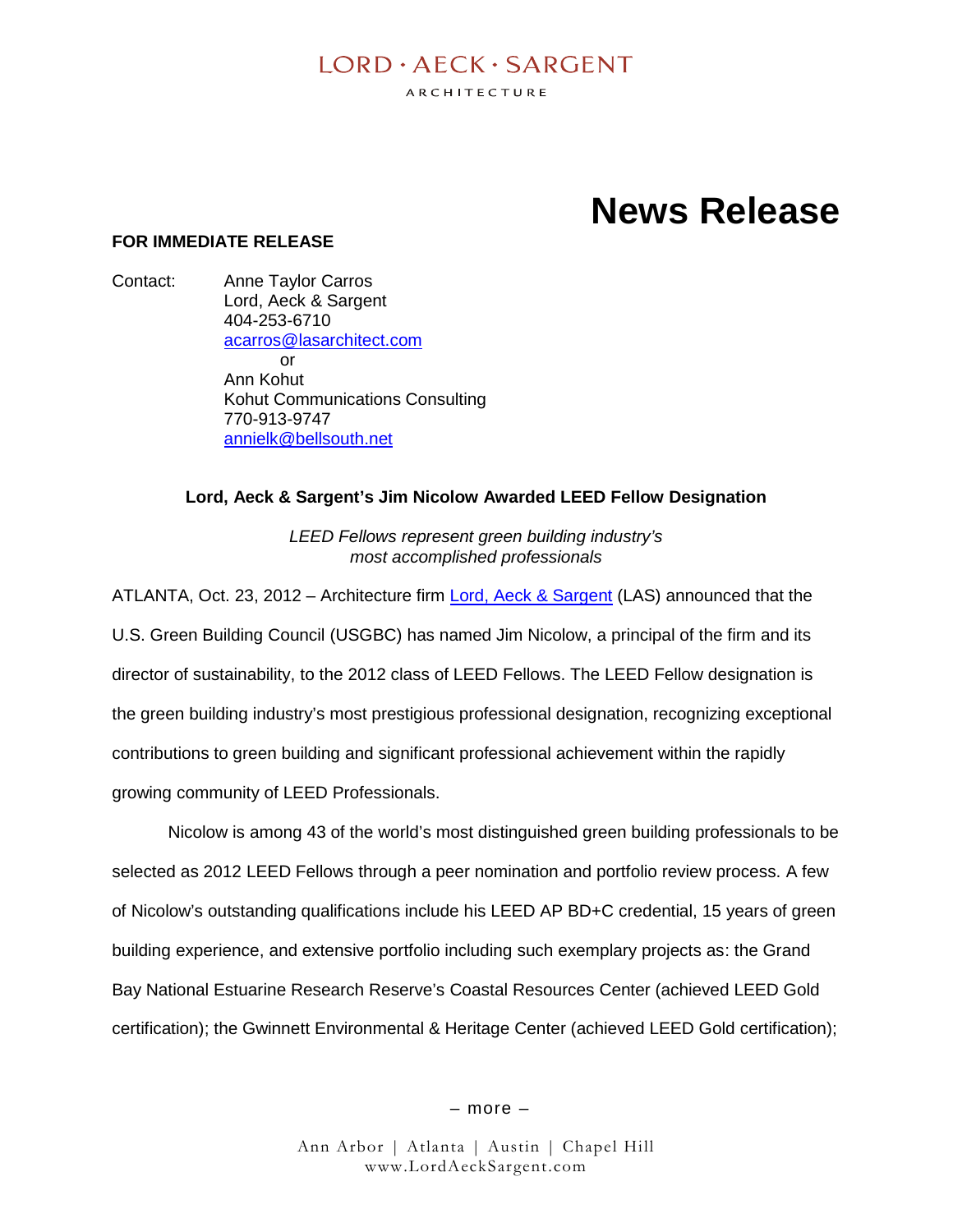#### **Lord, Aeck & Sargent / Jim Nicolow Awarded LEED Fellow Designation Page 2**

and the Southface Energy Institute Eco Office (achieved LEED Platinum certification), whose passive solar design and salvaged renewable energy system earned a perfect '10-out-of-10' energy optimization points.

A nationally recognized expert on sustainable design, Nicolow leads LAS' effort to incorporate sustainable design strategies and features into the firm's design projects. He joined LAS in 1997 and became the first member of the firm to gain LEED Accreditation in 2001. He spearheaded in-house efforts to harness the use of quantitative analysis to inform the design process. He has successfully led the LEED certification of numerous projects ranging from certified level through platinum[, is a frequently published author and no](http://www.kohutcommunications.com/)ted presenter at national green buildi[ng councils, and was named](http://twitter.com/kohutcomm) one of *[Building Design & C](http://twitter.com/kohutcomm)onstruction* magazine's "40 under 40" in 2007.

"We're [excited for Jim and his well dese](mailto:janina@emlenmedia.com])rved, prestigious honor," said Joe Greco, LAS president. "His leadership of our firm's green design efforts throughout the years has been instrumental in LAS being listed as number 12 in the sustainability portion of *Architect* magazine's recent 'ARCHITECT 50' rankings of the best U.S. architecture firms."

A member of both the USGBC and American Institute of Architects (AIA), Nicolow attended the University of Michigan, where he received both his master's and bachelor's degrees in architecture. He is a National Council of Architectural Registration Boards (NCARB) certificate holder.

"We are thrilled to present these highly accomplished individuals with the LEED Fellow designation," said Rick Fedrizzi, USGBC president, CEO & founding chair. "The Fellows are some of the leading innovators and vanguards of the green building movement, and their bodies of work strongly underscore their commitment to LEED and a sustainable built environment."